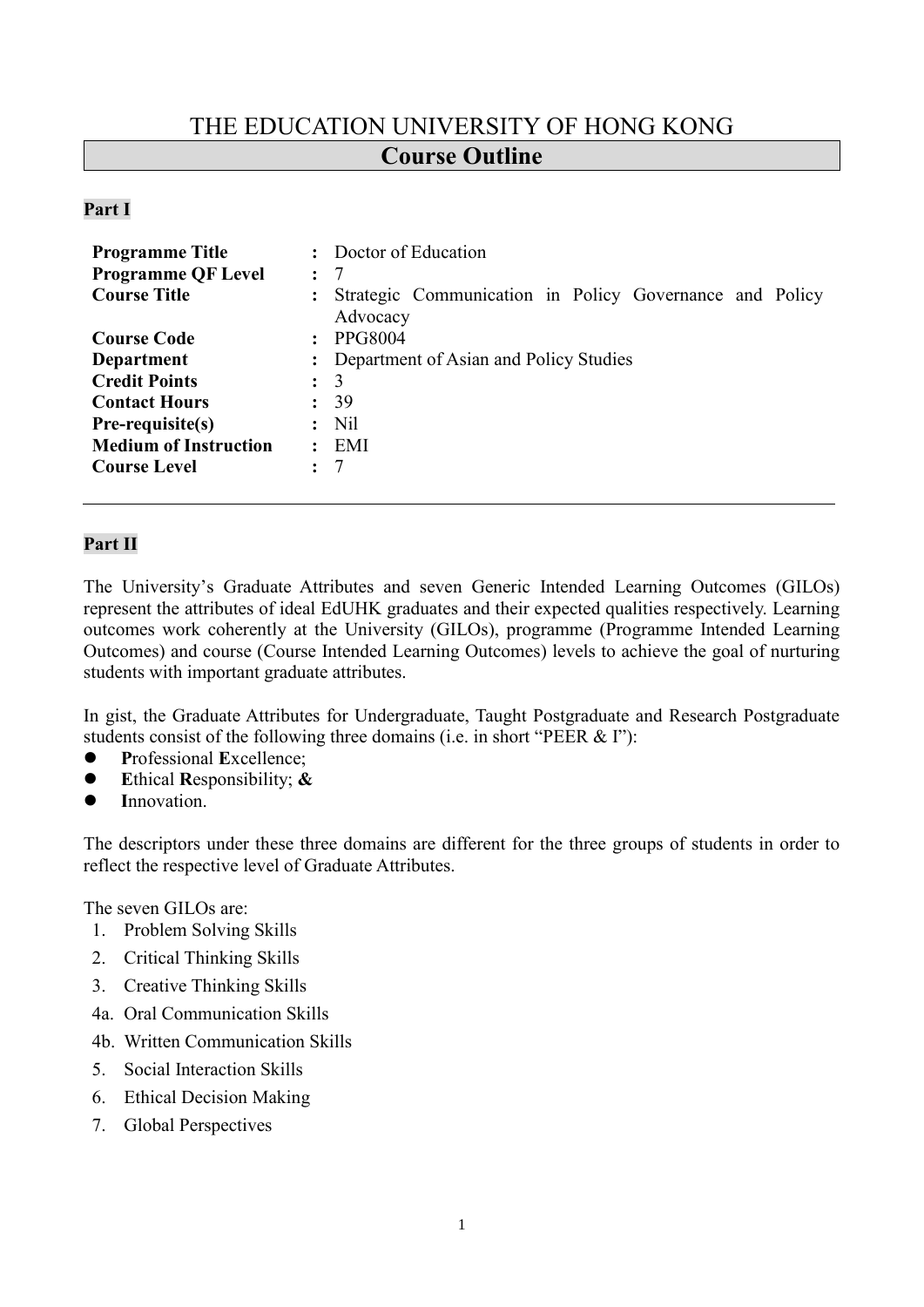### **1. Course Synopsis**

The course introduces the concepts and principles that underpin strategic communication in organisations by focusing in three main areas – understanding human communication, understanding contemporary communication environments and new media, and critical analysis of the applicability and concept of strategic communication. The course intends to equip students with necessary communication skills to tackle communication issues while conducting policy advocacy and when implementing and formulating policies and how policies could be best communicated to different stakeholders. This course will also tackle specifically on strategically communicating with stakeholders and handle crisis in the higher education sector.

# **2. Course Intended Learning Outcomes** (CILOs)

*Upon completion of this course, students will be able to:*

- *CILO<sup>1</sup>* : Demonstrate critical understanding of communication theory and its relevance to an appreciation of the complexity of human communication.
- *CILO<sup>2</sup>* : Critically analyse the role and the use of strategic communication in the contemporary communication environment and develop policy advocacy.
- *CILO<sup>3</sup>* : Evaluate prospects for successful strategic communication for policy governance and advocacy in a variety of situations, in both Asian and Western contexts.

#### **Course Content CILOS** Suggested Teaching & **Learning Activities** Propose appropriate communication management strategies to ensure a positive organizational reputation. *CILO1-2* • Lectures: Presentation and discussion of the frameworks, concepts, practices and synthesis of key references. • Seminars: Students present case relevant to current communication management issues, topics and scenarios. • Written assignment: Evaluate communication strategy in crisis/reputation management. • Web and library search. Reading lecture notes and key references. Develop an internal communication process aimed at keeping stakeholders informed of organization change, programmes, and plans. *CILO1-2* Develop appropriate plans for managing organization tools in support of the communication process. *CILO1-2* Explain the strategic role of the communication function in an organizational context *CILO1-3* Provide advice and counsel on ethical issues in relation to organization reputation management and information dissemination. *CILO1-3* Propose appropriate communication management strategies to ensure a positive organizational reputation. *CILO1-3*

#### **3. Content, CILOs and Teaching & Learning Activities**

#### **4. Assessment**

| <b>Assessment Tasks</b>                                 |                                      | Weighting $(\% )$ | <b>CILOs</b> |
|---------------------------------------------------------|--------------------------------------|-------------------|--------------|
| (a)                                                     | <b>Individual/Group presentation</b> | 40%               | $CLOL-3$     |
| Students (individually or in a group, as decided by the |                                      |                   |              |
| course Instructor) are required to deliver a 30-minute  |                                      |                   |              |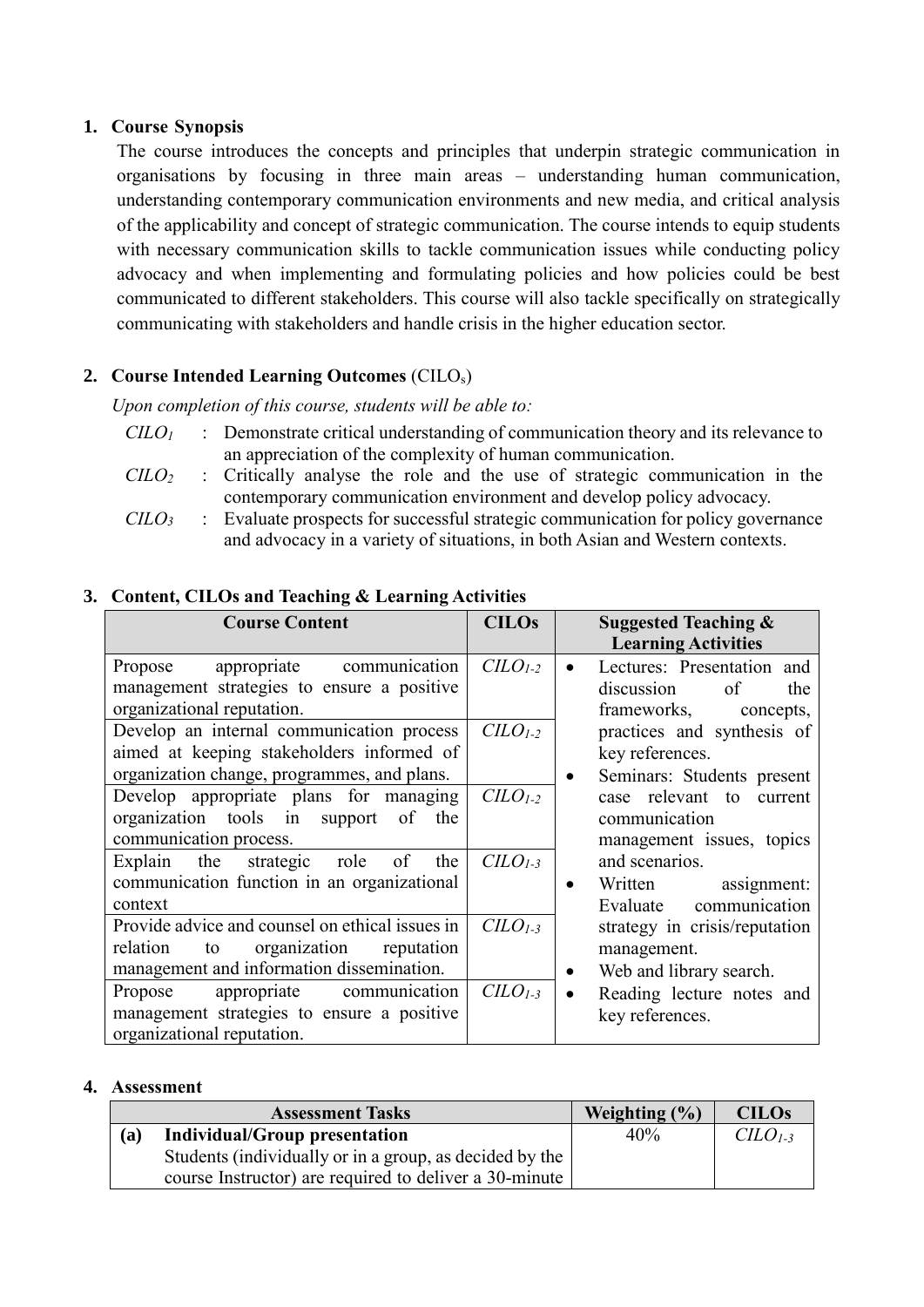|     | oral presentation $(20\%)$ on a case. S/he is / They are<br>also expected to work on a report of 1,000 words |     |          |
|-----|--------------------------------------------------------------------------------------------------------------|-----|----------|
|     | about the presentation.                                                                                      |     |          |
| (b) | Individual essay                                                                                             | 60% | $CLO1-3$ |
|     | A student is required to submit an essay of 3000 words                                                       |     |          |
|     | to critique a case on either communication on policy                                                         |     |          |
|     | governance or policy advocacy.                                                                               |     |          |

#### **5. Required Text(s)**

Nil

#### **6. Recommended Readings**

- Al-Deen, H. S. N., & Hendricks, J. A. (Eds.). (2012). *Social media: Usage and impact*. Lanham, Md.: Lexington Books.
- Cabañero-Verzosa, C., & Garcia, H. R. (2009). *Building commitment to reform through strategic communication: The five key decisions*. Washington, DC: World Bank.
- Conrad, C. R., & Pool, M. S. (2012). *Strategic organizational communication: In a global economy*. Chichester, UK: Wiley-Blackwell.
- Eder, M. K. (2011). *Leading the narrative: The case for strategic communication*. Annapolis, Md.: Naval Institute Press.
- Lewis, L. K. (2011). *Organizational change: Creating change through strategic communication*. Chichester, UK: Wiley-Blackwell.
- Schultz, F., & Raupp, J. (2010). The social construction of crises in governmental and corporate communications: An inter-organizational and inter-systemic analysis. *Public Relations Review, 36*(2), 112-119.
- Taylor, M. (2011). Building social capital through rhetoric and public relations. *Management Communication Quarterly, 25*(3) 436-454.
- Wiggill, M. N. (2011). Strategic communication management in the non-profit sector: A simplified model. *Journal of Public Affairs, 11*(4) 226-235.

#### **7. Related Web Resources**